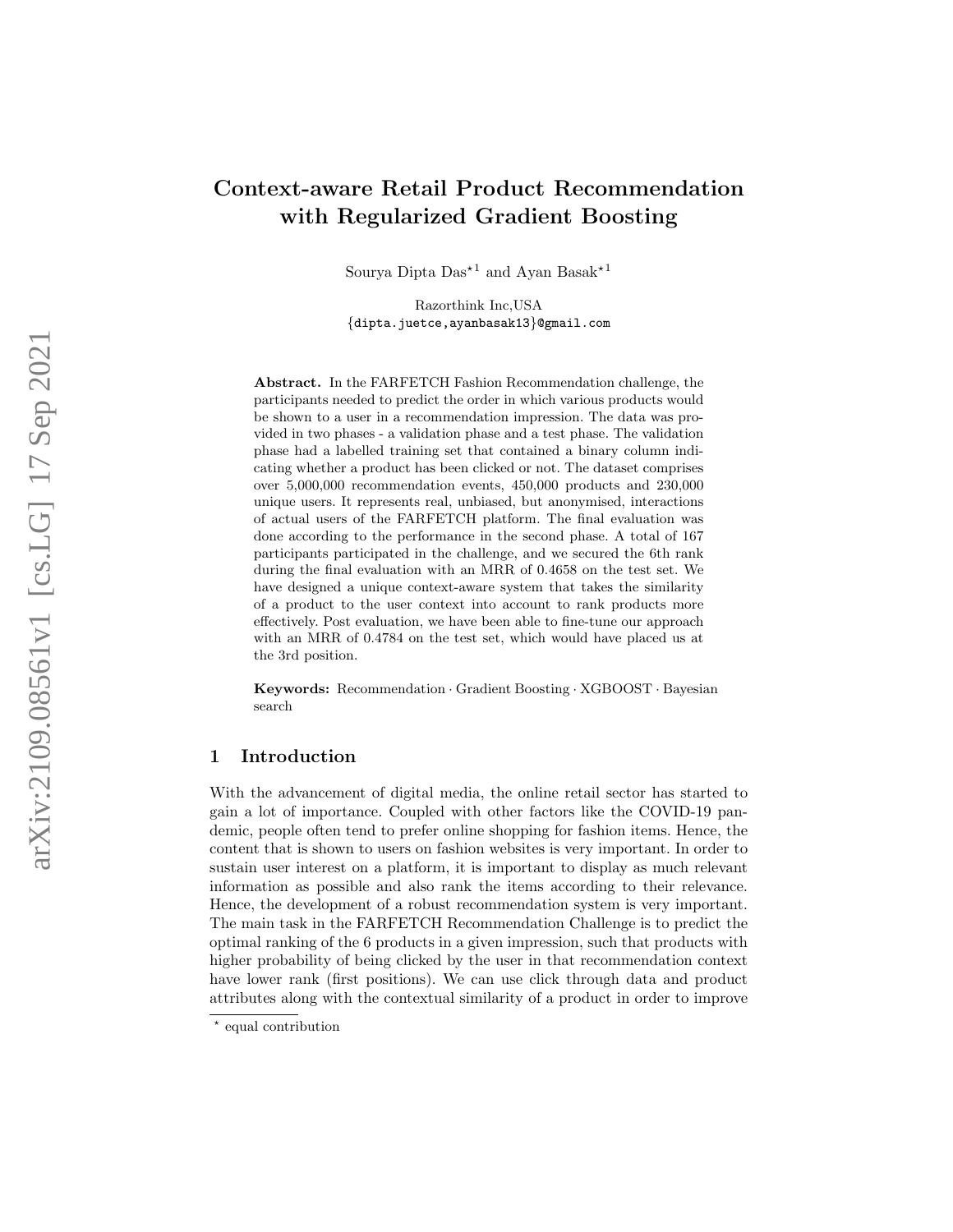the quality of recommendations. We have tried to approach the problem using various ranking algorithms as well as a binary classification task, and the latter approach has proven to be more effective. We have been able to improve our results by around 15% using a context-aware post-processing approach that makes use of the similarity of a product to the user context, achieving a final MRR of 0.4814 on the validation set and 0.4658 on the test set during the original course of the competition. Post evaluation, we have been able to improve our performance on the test set drastically by fine-tuning the threshold parameter in our post-processing approach, achieving an MRR of 0.4784.

## 2 Problem Description

The problem statement has been provided as a part of the FARFETCH Fashion Recommendations Challenge 2021 [\[3\]](#page-8-0). We have been provided with a large sample of FARFETCH's recommendations system impressions and associated click events. An impression is a list of 6 products that were shown to a user in a recommendations UI module in a given context(type of page, date, etc), with a label identifying which of the 6 products have been clicked. The goal of the competition is to predict the optimal ranking of the 6 products in a given impression, such that products with a higher probability of being clicked by the user in the recommendation context has lower rank.

2.0.1 Dataset Description : The dataset is a large sample of FARFETCH's recommendations system impressions and associated click events, captured over a period of 2 months. Each row of data has a query id which is a unique identifier of a recommendation impression. In the initial phase of the competition, we had access to a training set of 3.5 million rows that includes a target label, is click, and a validation set of about 0.6 million rows without a target label for making the initial submissions. The dataset contains 229064 unique users, 443150 unique products, and 813729 unique impression lists. A separate attribute dataset is provided which contains the attribute information for each of the products. Considering all the data present, there are 3 numerical attributes and around 20 categorical ones. The target label identifies which of the 6 products in the impression were clicked. The position of the products within the list is unknown in this dataset. In the final phase, we had access to another unlabelled test set with around 0.6 million rows for final evaluation.

2.0.2 Evaluation Metric : During the competition, models were evaluated using Mean Reciprocal Rank (MRR), defined as follows:

$$
MRR = \frac{1}{|N|} \sum_{i=1}^{|N|} \frac{1}{rank_i}
$$
 (1)

where, where N is the number of impressions, and for the i-th impression in the dataset,  $rank_i$  is the rank of the first correct prediction.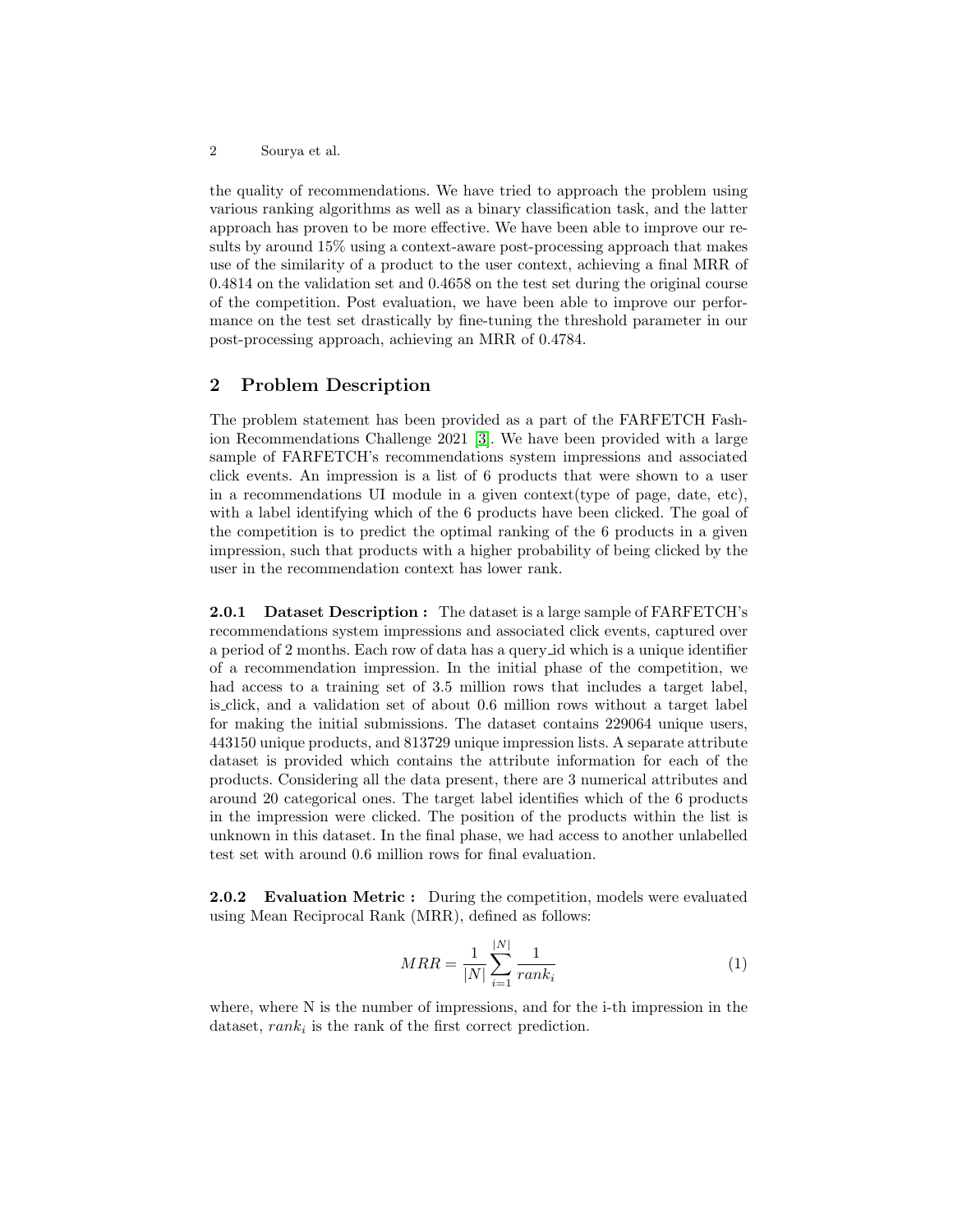## 3 Methodology

Initially, we tried to approach the problem as a ranking task with lambdarank as the objective function. However, further experimentation proved that approaching it as a simple binary classification problem to predict the clickout probability of a product using the binary cross-entropy objective, and ranking the products using the prediction probabilities yield much superior results. One of the most important steps in our solution was the feature engineering part, since it was challenging as well as time-consuming. We have created around 80 features based on user, session, product, clickout, and other relevant attributes. Our results have been further boosted using the context-aware post processing technique that we have employed.

#### 3.1 Preprocessing

The main data preprocessing that we needed to employ in this problem was categorical variable encoding. The given dataset has a lot of categorical columns, most of which have a large number of distinct categories. We have used label encoding as the standard categorical variable encoding technique over approaches like one-hot encoding due to the sparsity in the data.

#### 3.2 Feature Extraction

This is the most important step of our solution. A carefully engineered feature may have the potential to explain the significance of a product within a query quite effectively. Broadly, we have two types of features- click-out features and non click-out features.

#### 3.2.1 Non Click-out Features

These features are not dependent on whether a particular product has been clicked out or not. They are further sub-divided into the following categories:

Session-based Features: These features include session specific aggregate and frequency features. Aggregate features include the mean, maximum, minimum product price and start online date in a session while frequency features include product frequency, main colour frequency, etc in a particular session. For example, the *product session click proportion* feature, which is the most important feature of our best performing method, is a type of repeated clicks rate feature. It is the ratio of the total number of clicks on the product under consideration in a particular session to the total number of clicks on all the products in the same session.

Query-based Features: These features include the aggregated like mean, maximum and minimum product price and start online date within a particular query.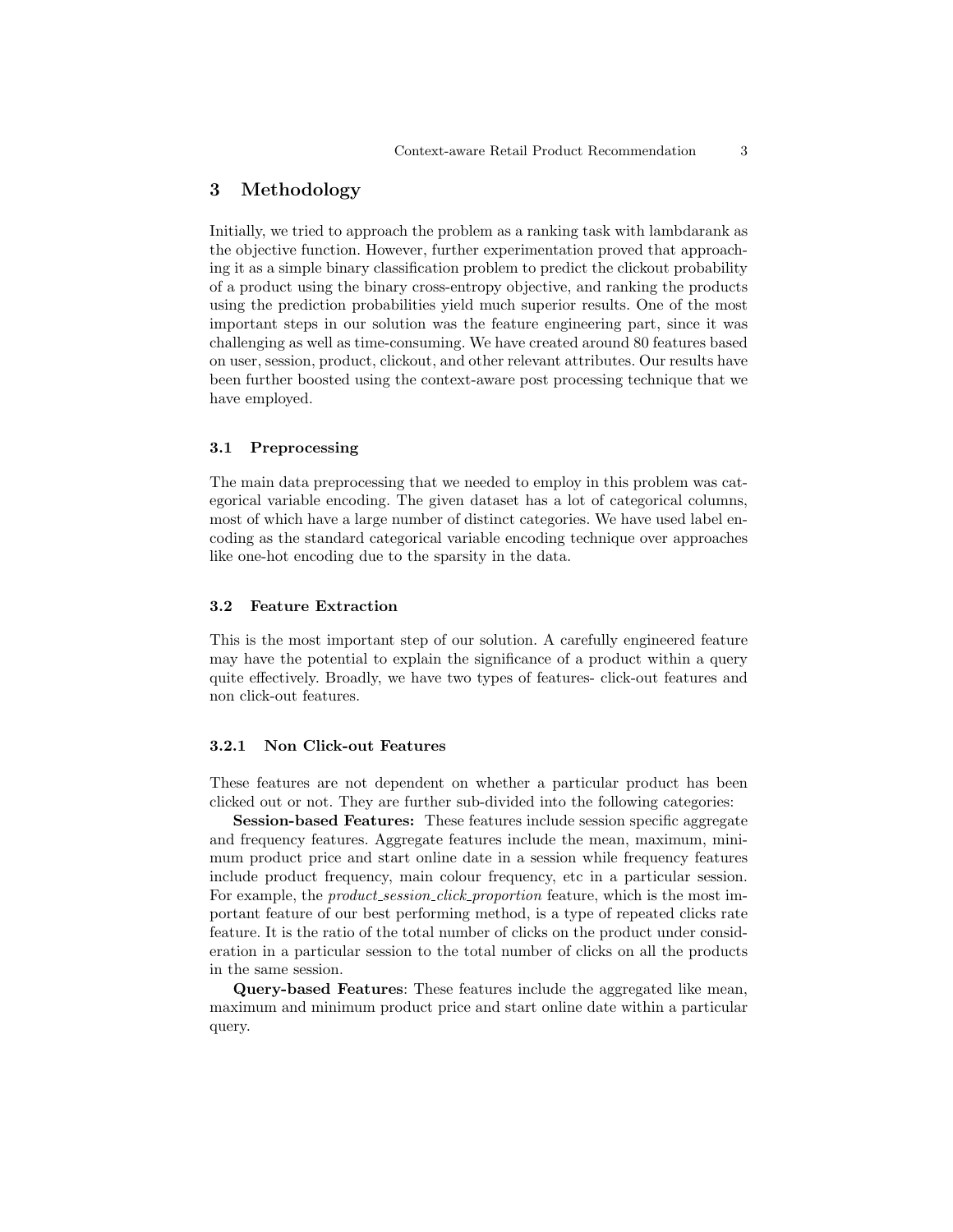Global Static Features: Features like the total number of users who have interacted with a particular product, number of impressions that a particular product appears in, etc. compose this set of features.

Popularity Features: These features provide information about various product attributes like popularity of brand id, category id, main colour, etc.

User-tier features: User-tier specific aggregate features like the mean, maximum and minimum product price and start online date are included in this sub-category of features.

Ranking Features: This features are basically the ranking of a product within an impression based on the product price and start online date.

Difference Features: These features basically convey the comparison of a particular feature against an aggregate like feature, for example, the difference between a particular product price and the mean product price in that session.

#### 3.2.2 Click-out Features

These features are dependent on whether a particular product has been clicked out or not. They are further sub-divided into the following categories:

Global Static features: These features include details about click interactions of a product like number of unique users who have clicked on a particular product, the price of a product when it was last clicked, etc.

Popularity features: These features indicate the popularity of an attribute by computing percentage of click on a particular attribute. For example, the percentage click on a particular brand id among all clicked brands, the percentage click on a particular main colour among all clicked main colours, etc.

User-tier features: Users are segmented into various tiers based on some attributes. The user-tier features include the aggregates like mean, maximum and minimum product price and start online date of clicked products based on the user tier.

Difference Features: The difference features include the difference of product price and start online date and the mean of those features among the clicked products. They convey how a particular product attribute compares to the same attribute among clicked products.

Weekly features: These features explain attribute variation at a weekly level. For example, the mean price of clicked products each week, the frequency of product clicks each week, etc. make up some of these features.

#### 3.2.3 Product-Context Similarity(PCS) Feature

The main motivation behind incorporation context-awareness in the recommendation system is that it enables us to generate recommendations more relevant to the specific contextual situation of an user. A context-based recommendation system gains special importance when information from multiple contexts are aggregated. For example, the products that a user might be interested in from the "Books" context might be totally irrelevant and have no predictive value for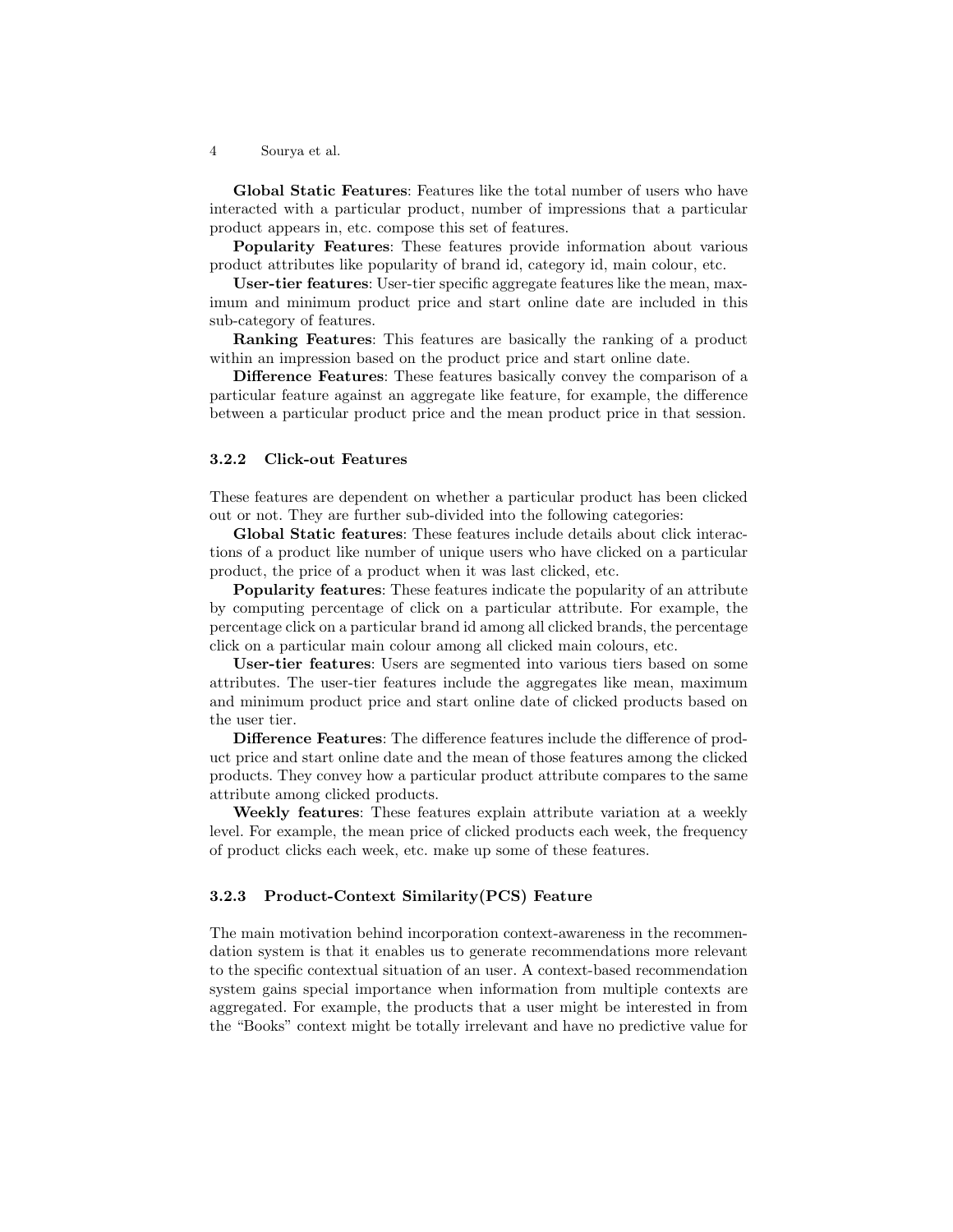recommendations for the same user when he decides to purchase some products from the "Clothing" context. Gediminas et al. [\[1\]](#page-7-0) has shown how context provides additional capabilities in recommendation systems and how the general notion of context can be modelled in recommendation systems.

We have designed a PCS feature, that computes the similarity of a particular product to its corresponding user context. The context is basically a product that a user originally searched for, and recommendations are shown based on the context item. Hence, the similarity of the context item to another product provides an understanding about the relevance of a particular product to the original context. The PCS value is computed as follows:

For each product  $P_i$ , let  $U_c^i = \{c_i^1, c_i^2, \ldots c_i^{k_1}\}, U_f^i = \{f_i^1, f_i^2, \ldots f_i^{k_2}\}, U_l^i =$  $\{l_i^1, l_i^2, \ldots l_i^{k_3}\}$ , where  $U_c^i$  is the set of single-element categorical features,  $U_f^i$  is the set of numerical features, and  $U_l^i$  is the set of multiple-element (list) categorical features.

 $S(P_i, P_j) = \frac{1}{N_p} \left[ \sum_{h=0}^{k_1} \phi_C(c_i^h, c_j^h) + \sum_{h=0}^{k_3} \right]$  $n(l_i^h \cap l_j^h)$  $\frac{n(l_i^n \cap l_j^n)}{max(n(l_i^h), n(l_j^h))} + \sum_{h=0}^{k_2} (1 - |f_i^h - f_j^h|)]$ where,  $S(P_i, P_j)$  is the PCS value between  $P_i$  and  $P_j$ ,  $N_p$  is the total number of product attributes,  $\phi_C(c_i^h, c_j^h) = 1$  if  $c_i^h = c_j^h$ , else 0,  $l_i^h \cap l_j^h$  denotes the common features of the feature lists, and n(.) is the set cardinality.

#### 3.3 Gradient Boosting Model

Gradient Boosting is a classical machine learning approach of converting weak learners into a strong one, by gradually, additively, and sequentially training numerous models. In the boosting approach, a new tree is a fit on a modified version of the original data set. We have employed this approach to build our classifier model.

3.3.1 Ranking Approach We have used LightGBM for the ranking approach. In order to use it for ranking, we use lambdarank as an objective function. The idea of lambdarank is to use the gradient of cost with respect to model score instead of cost. An important input to the ranking model is a list containing the length of each group, or the number of products in each impression, i.e. number of impressions corresponding to each query id, besides the features and the labels. The products within a query are ranked using the predicted probability values obtained using the trained LightGBM Ranker model.

3.3.2 Binary Classification Approach In this approach, we treat the task as a simple binary classification problem with the target being whether a product is clicked or not, i.e. is click is 0 or 1. A value is predicted between 0 to 1, which indicates the probability of the product being clicked, where a value closer to 1 denotes a higher click probability. We have experimented with LightGBM-[\[4\]](#page-8-1) and XGBOOST [\[2\]](#page-7-1) classifiers. The latter one has proven to be more effective as, we can notice from the results Table [1](#page-7-2) that the XGBOOST model achieves a higher MRR than the LightGBM model in both the cases, with and without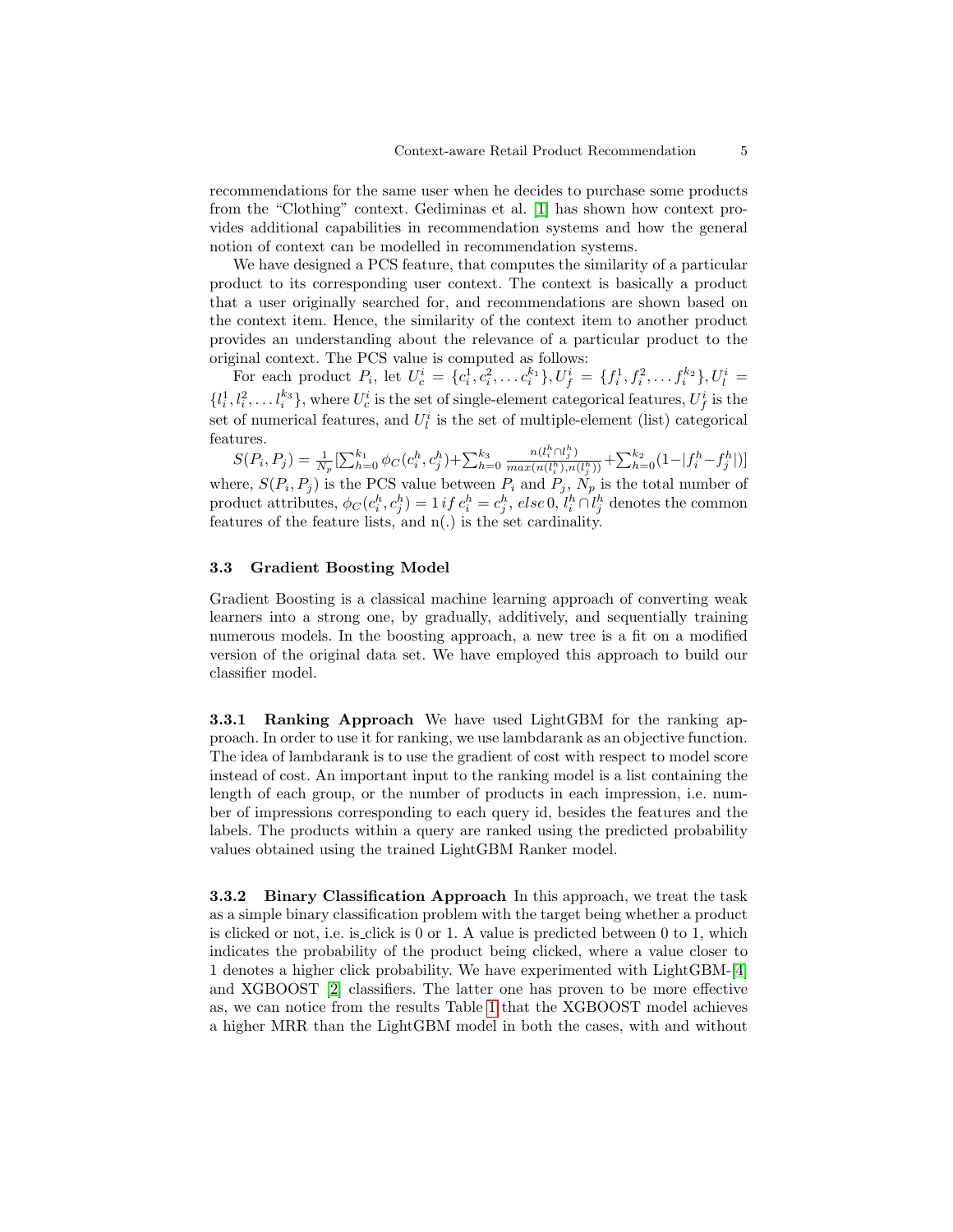filtering on both validation and test sets. The model is trained using binary cross-entropy as the objective function. During inference, we rank the products within a query using their predicted probability values obtained from the model, i.e. the probability that the product will be clicked.

#### 3.4 Post Processing

In order to improve the ranking of products within an impression, we have employed context-aware post-processing technique. Basically, we need to decide upon a threshold product-context similarity value. If the maximum productcontext similarity within an impression is lower than this threshold, we rank the products within the impression using the model prediction probabilities. However, if the maximum value is higher than the threshold, we rank the products in the impression using the product-context similarity values only. The threshold value for a particular dataset is decided upon using an ablation study of the product-context similarity column with different threshold values. Post evaluation, after the availability of the validation and test labels, we have observed that setting a threshold value around 0.45-0.50 helps us achieve the best results.

## 4 Experiments

We have performed all our experiments on a system with 32GB RAM and 2.2 GHz QuadCore Intel Core i7 Processor. It was also equipped with a NVIDIA GTX 1080 GPU with 12 GB VRAM. We have tried to approach this problem both as a ranking task as well as a binary classification problem. The latter approach has proven to be more effective since the XGBOOST model achieves a higher MRR than the LightGBM model in both the cases, with and without filtering on both validation and test sets as shown in Table [1.](#page-7-2) We have also been able to improve our results drastically using a post-processing approach, making use of the similarity of a product to the corresponding user context.

4.0.1 Experimental Settings : In the case of the ranking approach, we have used the LightGBM-[\[4\]](#page-8-1)Ranker algorithm with lambdarank as the objective function. In the binary classification approach, we have run 2 experiments using LightGBM and XGBOOST [\[2\]](#page-7-1) with binary cross-entropy as the objective function.

4.0.2 Training and Inference Process : We had access to a labelled dataset of around 3.5 million rows. We have randomly sampled out 25000 query ids, i.e. 150,000 rows without replacement and used it as a validation set to tune our models during the competition. The remaining rows in the labelled dataset was used to train our model. Whenever the MRR on the validation set is more than that of a previous iteration, we save the corresponding trained model. During inference, we load up the best model based on the performance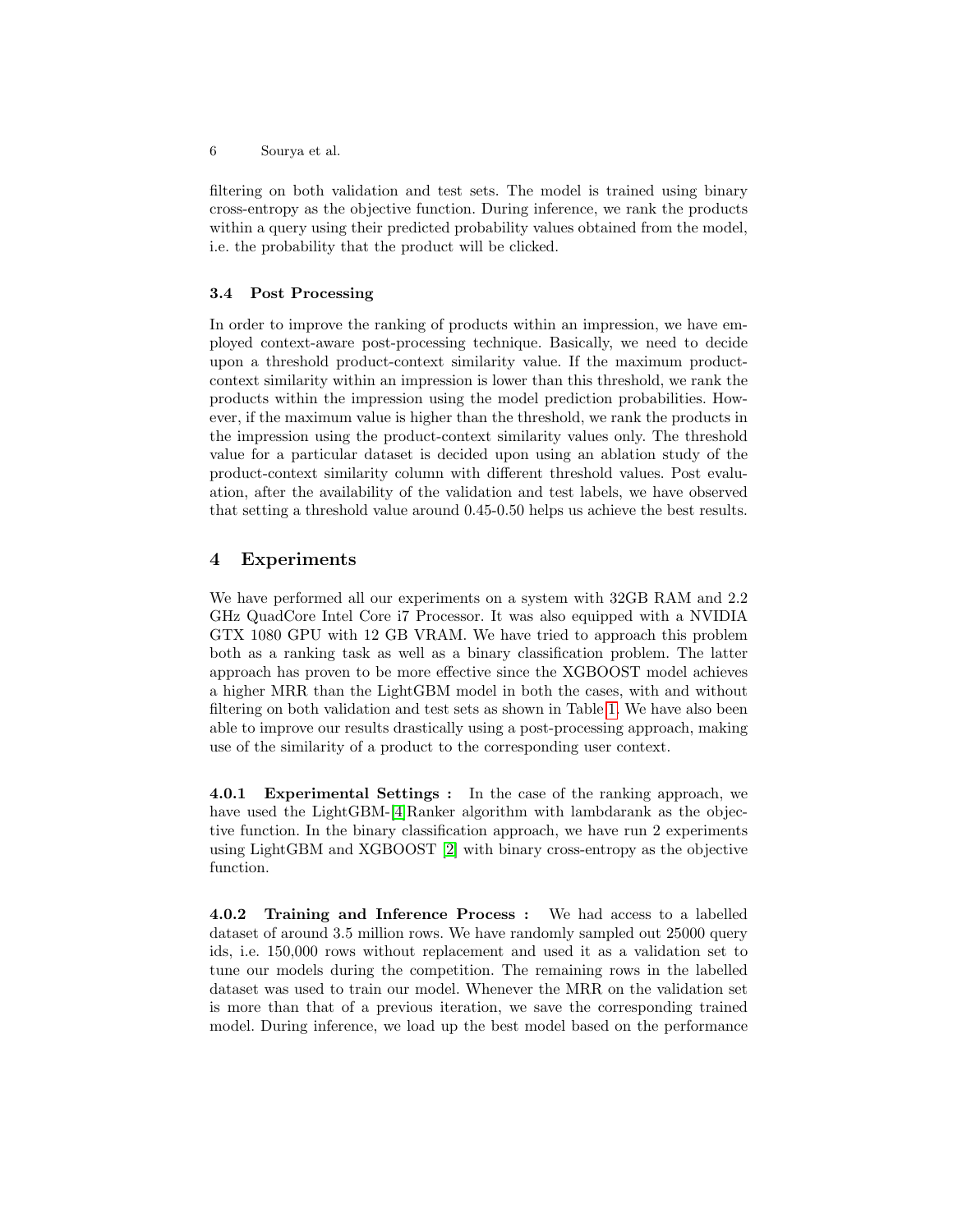on the validation set and use it to obtain predictions. After obtaining the raw model predictions, we apply the post-processing technique to rank the products within a query.

4.0.3 Hyperparameter Tuning : In each of our approaches, we need to tune around 10 hyperparameters. Some of these include learning rate, max leaves, max depth, etc. We observed that we need to search over a fairly large range of values to get the optimum values of these parameters. Hence, we are using a Bayesian search approach. More specifically, we are using the BayesSearchCV<sup>[1](#page-6-0)</sup> utility from scikit-learn<sup>[2](#page-6-1)</sup> and the scikit-opt<sup>[3](#page-6-2)</sup> library to get the optimum value of parameters. Our best parameters obtained for each of the models are tabulated in section [A.2](#page-8-2) from Appendix [A.](#page-8-3)

#### 4.1 Experimental Results

The results from our 3 approaches are tabulated in Table [1](#page-7-2) below. These results have been obtained after fine-tuning the threshold parameter post completion of the competition. As we can observe from the results, the XGBOOST [\[2\]](#page-7-1) Classifier has been able to achieve the best results. The feature importances for this model are tabulated in [A.1.](#page-8-4) We have also been able to improve our final performance on the test set by setting an appropriate threshold value of 0.51. As observed from the results in figures [1](#page-7-3) and [2,](#page-7-4) the best results are obtained for a threshold value around 0.45-0.50. We can observe that initially, the MRR increases with the increase in the value of threshold till it reaches a peak for both the validation and test sets, and thereafter decreases. As far as the features are concerned, the proportion of clicks on a product in a particular session seems to be a really important one as can be observed from Table [2](#page-8-5) in Appendix [A.](#page-8-3) This might be due to the fact that it provides some information about the overall popularity of a product within a user session, and hence, helps the model make a better prediction. The other important features are mainly based on the absolute value of the product price or its related features, like the price of the product when it was clicked last, the difference of a particular product price from the mean price of clicked products, etc. This shows that the price of a product is a major area of concern for users, which is quite expected. The popularity of a product revolves around its price to a great extent.

## 5 Conclusion and Future Work

In this paper, we have presented an approach to effectively rank the products within a recommendation impression module. We have experimented with both a ranking approach and a binary classification one, and the latter one has proven to

<span id="page-6-0"></span> $^{\rm 1}$ https://scikit-optimize.github.io/stable/modules/generated/skopt.BayesSearchCV.html

<span id="page-6-1"></span><sup>2</sup> https://scikit-learn.org/stable/

<span id="page-6-2"></span><sup>3</sup> https://scikit-optimize.github.io/stable/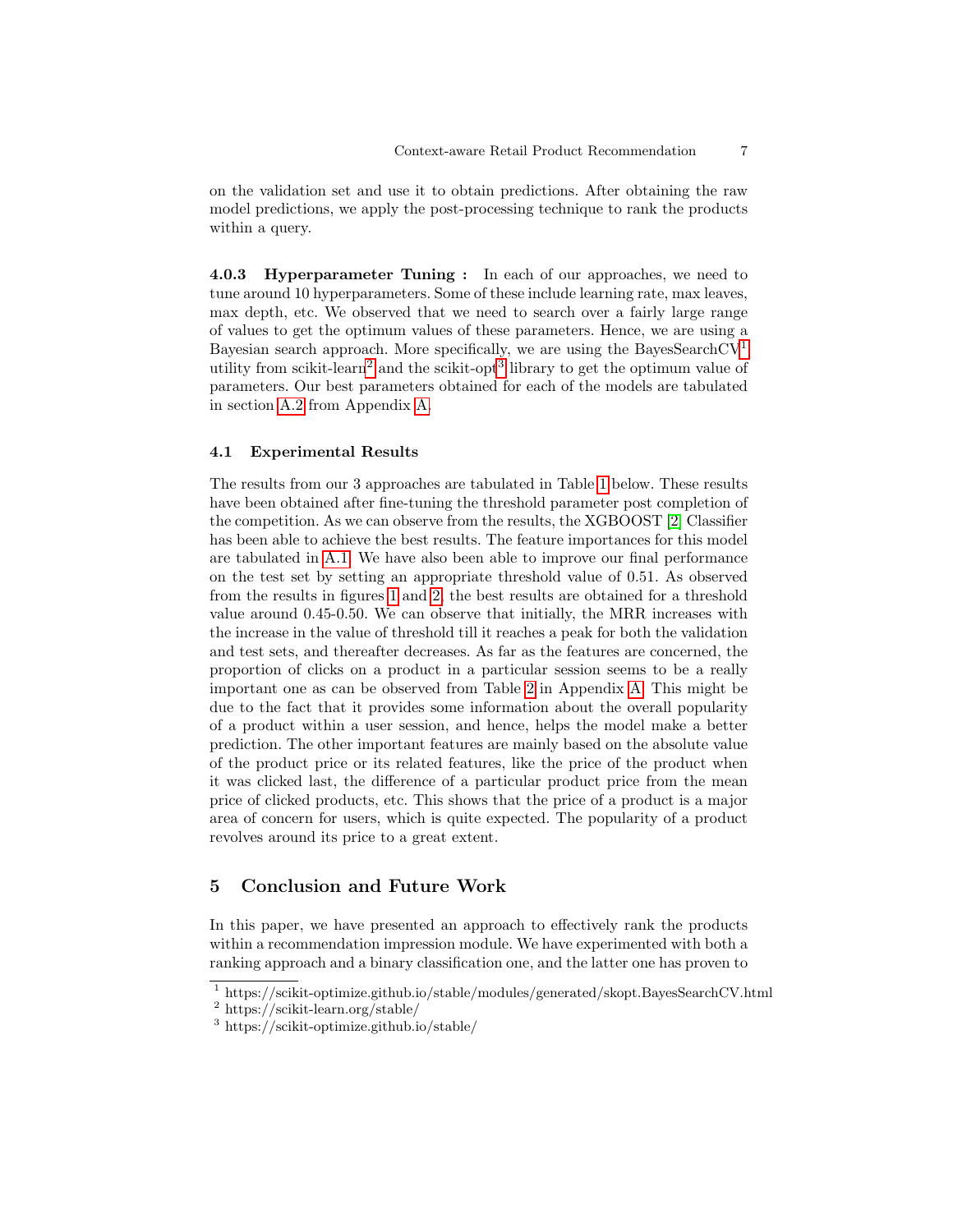| Models                  | Val    |        | Test                                                  |        |
|-------------------------|--------|--------|-------------------------------------------------------|--------|
|                         |        |        | Without filter With filter Without filter With filter |        |
| $LightGBM-[4] Ranker$   | 0.4088 | 0.4706 | 0.3870                                                | 0.4712 |
| $LightGBM-4 Classifier$ | 0.4123 | 0.4840 | 0.3929                                                | 0.4760 |
| [XGBOOST 2] Classifier  | 0.4196 | 0.4884 | 0.4111                                                | 0.4784 |

<span id="page-7-2"></span>Table 1. Results of different approaches on validation and test set



old on Validation Set

<span id="page-7-4"></span><span id="page-7-3"></span>Fig. 1. MRR Variation with PCS thresh-Fig. 2. MRR Variation with PCS threshold on Test Set

be more effective. Our unique product-context similarity feature helps us improve the performance from a vanilla classification approach drastically, and achieve a significantly higher MRR on the validation and test sets. In the future, various ensembles of classification techniques or hybrid ensembles of classification and ranking techniques can be tried out in combination with the context-aware postprocessing. Also, it might also be worthy to try out deep learning approaches using CNN, LSTM, etc.

## Code

The code for this paper is available [here.](https://github.com/diptamath/Context-aware-Retail-Product-Recommendation)

## References

- <span id="page-7-0"></span>1. Adomavicius, G., Tuzhilin, A.: Context-aware recommender systems. In: Recommender systems handbook, pp. 217–253. Springer (2011)
- <span id="page-7-1"></span>2. Chen, T., Guestrin, C.: Xgboost: A scalable tree boosting system. In: Proceedings of the 22nd acm sigkdd international conference on knowledge discovery and data mining. pp. 785–794 (2016)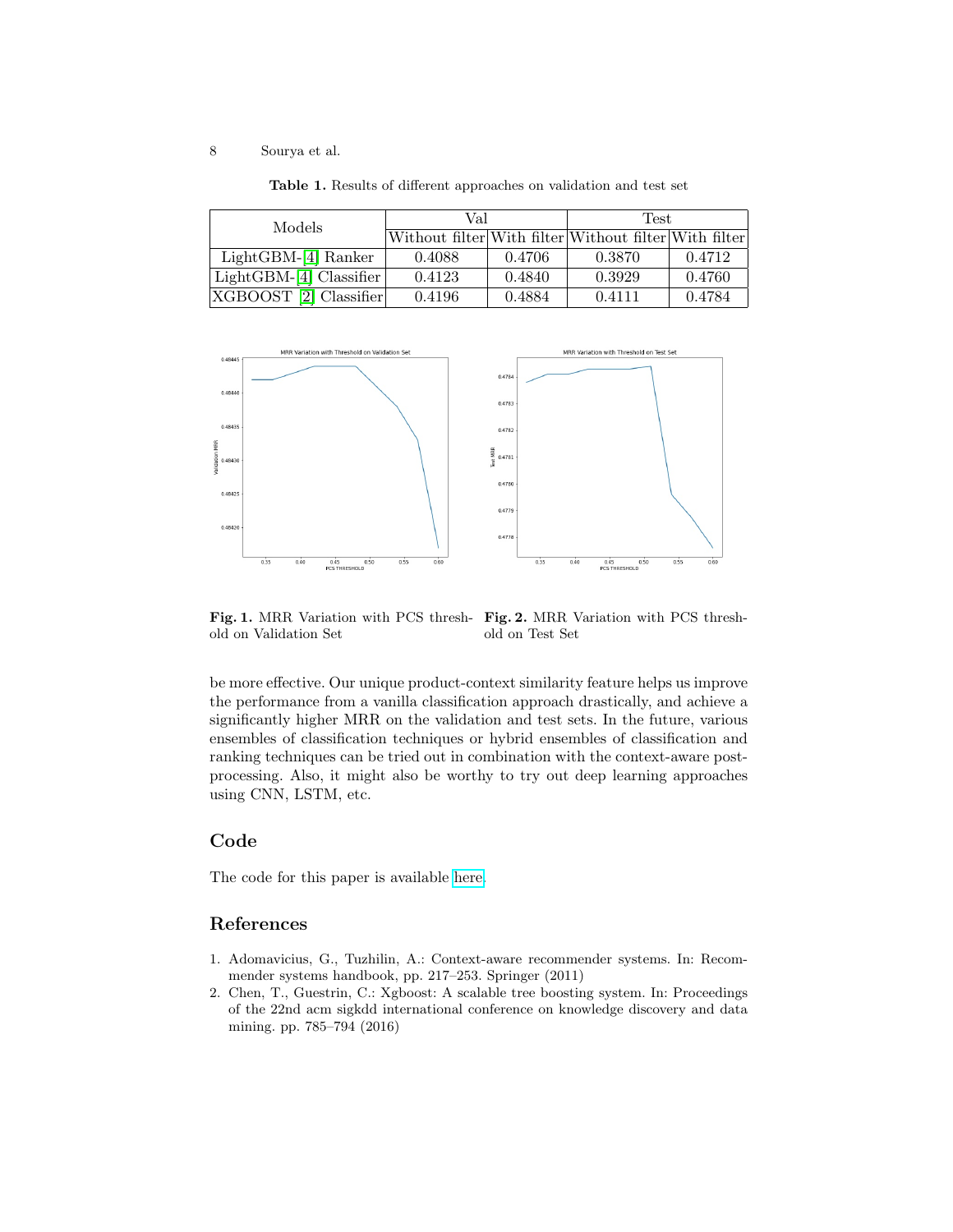- <span id="page-8-0"></span>3. Gonçalves, D., Chaves, I., Gomes, J., Nogueira, P., Otto, T., Marinho, V.: Farfetch fashion recommendations challenge — ecml-pkdd discovery challenge 2021. Proceedings of ECML-PKDD 2021 Discovery Challenge (2021)
- <span id="page-8-1"></span>4. Ke, G., Meng, Q., Finley, T., Wang, T., Chen, W., Ma, W., Ye, Q., Liu, T.Y.: Lightgbm: A highly efficient gradient boosting decision tree. Advances in neural information processing systems 30, 3146–3154 (2017)

# <span id="page-8-3"></span>A Appendix

#### <span id="page-8-4"></span>A.1 Feature Importance Score

The table below shows the percentage importance of the top 10 features for the XGBOOST Classifier model.

| Feature |                                                                                                                             |  |  |  |  |
|---------|-----------------------------------------------------------------------------------------------------------------------------|--|--|--|--|
|         | Description                                                                                                                 |  |  |  |  |
|         | proportion of clicks on a product                                                                                           |  |  |  |  |
|         | in a particular session                                                                                                     |  |  |  |  |
|         | $#$ unique users who have clicked                                                                                           |  |  |  |  |
|         | on the product                                                                                                              |  |  |  |  |
|         | product price for the last clickout                                                                                         |  |  |  |  |
|         | on the product                                                                                                              |  |  |  |  |
|         | last day (days elapsed) on which                                                                                            |  |  |  |  |
|         | clickout was made for a product                                                                                             |  |  |  |  |
|         | difference of a product price from                                                                                          |  |  |  |  |
|         | the mean price of clicked products                                                                                          |  |  |  |  |
| 2.90    | price of the product                                                                                                        |  |  |  |  |
|         | number of days elapsed with respect                                                                                         |  |  |  |  |
|         | to the reference date                                                                                                       |  |  |  |  |
|         | maximum start online date for a                                                                                             |  |  |  |  |
|         | clicked product in week 7                                                                                                   |  |  |  |  |
|         | mean start online date for a clicked                                                                                        |  |  |  |  |
|         | product in week 7                                                                                                           |  |  |  |  |
|         | difference of a product price from                                                                                          |  |  |  |  |
| 1.87    | the mean price of products in                                                                                               |  |  |  |  |
|         | current user tier                                                                                                           |  |  |  |  |
|         | % Importance<br>39.41<br>11.06<br>6.82<br>5.30<br>3.33<br>2.09<br>1.93<br>start_online_date_mean_clicked_out_week_7<br>1.92 |  |  |  |  |

<span id="page-8-5"></span>Table 2. Top 10 Feature Importance for XGBOOST Classifier

## <span id="page-8-2"></span>A.2 Hyper Parameters of the different Boosting Models

The tables below show the best parameters obtained using Bayesian Parameter tuning for the XGBOOST Classifier, LightGBM Classifier and LightGBM Ranker models, respectively.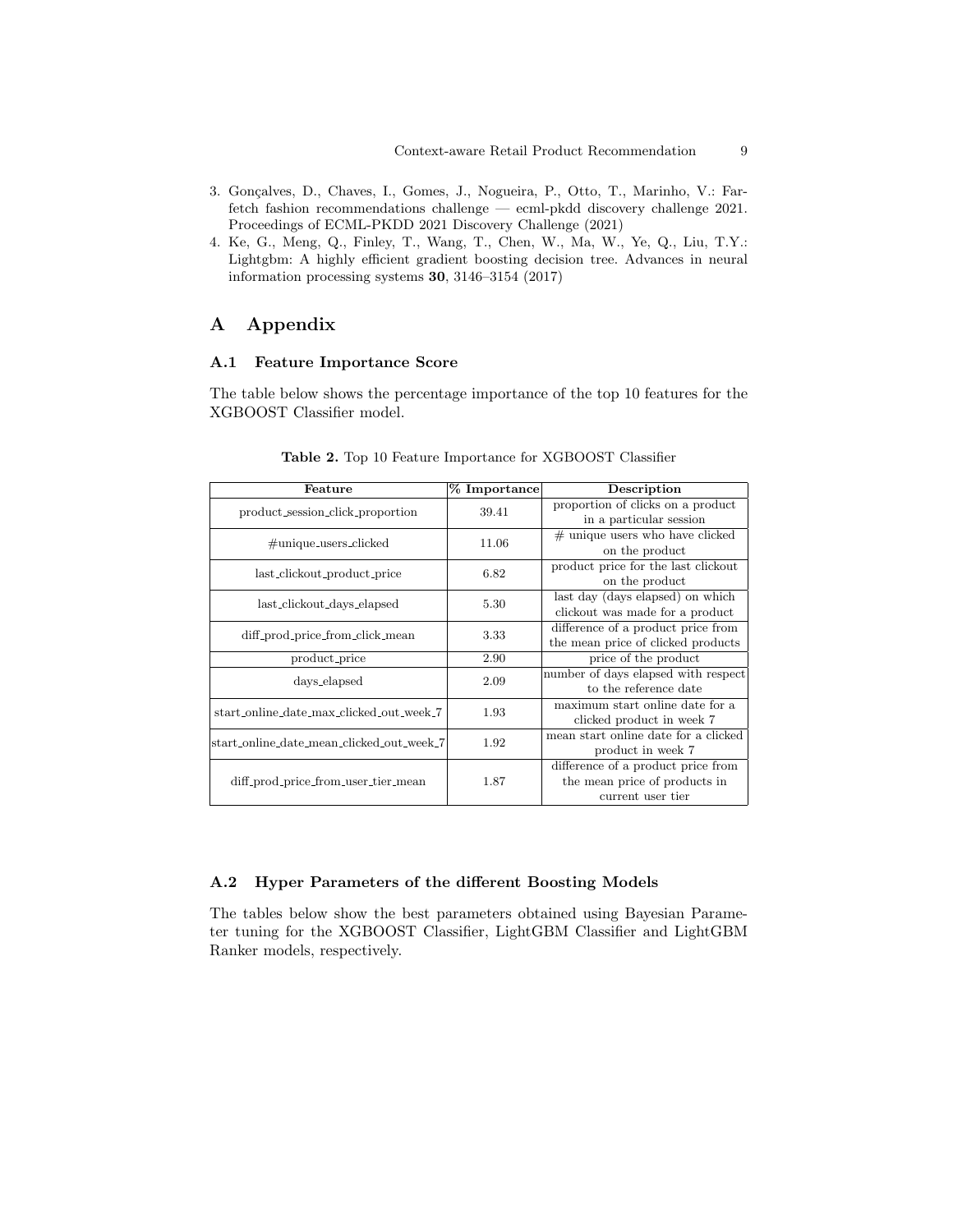Table 3: Best Tuned Parameters for XGBOOST Classifier Model

| $\rm Parameter$                 | Value  |
|---------------------------------|--------|
| learning rate                   | 0.001  |
| max_leaves                      | 10     |
| max_depth                       | 6      |
| subsample                       | 0.71   |
| colsample_bytree                | 0.84   |
| colsample_bylevel 0.37          |        |
| $\bar{\text{reg}}$ _alpha       | 7.82   |
| $\overline{\text{reg}}$ _lambda | 5.72   |
| scale_pos_weight                | 35     |
| min_child_weight                | 6      |
| booster                         | gbtree |

Table 4: Best Tuned Parameters for LightGBM Classifier Model

| $\overline{\mathrm{Parameter}}$         | $\overline{\text{Value}}$ |
|-----------------------------------------|---------------------------|
| learning rate                           | 0.2986                    |
| max_leaves                              | 8                         |
| max_depth                               | 6                         |
| subsample                               | 0.90                      |
| bagging_freq                            | 16                        |
| feature_fraction                        | 0.97                      |
| $reg\_alpha$                            | 6.23                      |
| reg_lambda                              | 4.75                      |
| min_split_gain                          | 0.0338                    |
| min_child_weight                        | 0.0675                    |
| min_child_samples                       | 21                        |
| $n$ _estimators                         | 8000                      |
| $subsample\_for\_bin$ <sup>135880</sup> |                           |
| importance_type                         | split                     |
| boosting_type                           | gbdt                      |
|                                         |                           |

Table 5: Best Tuned Parameters for LightGBM RankerModel

| Parameter        | Value |
|------------------|-------|
| learning rate    | 0.01  |
| max_leaves       | 15    |
| max_depth        | 8     |
| subsample        | 0.86  |
| bagging_freq     | 14    |
| feature_fraction | 0.97  |